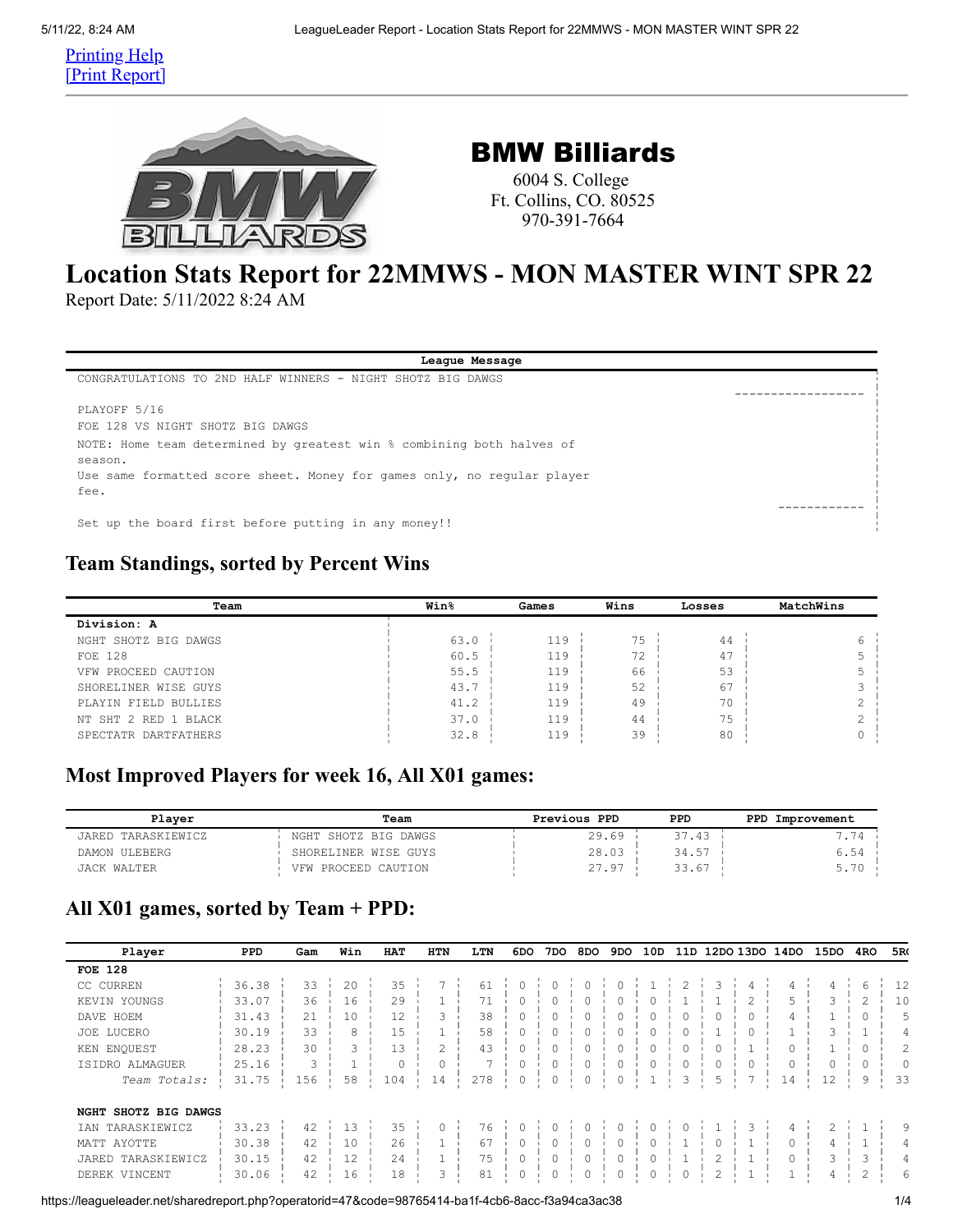#### 5/11/22, 8:24 AM LeagueLeader Report - Location Stats Report for 22MMWS - MON MASTER WINT SPR 22

| Player               | PPD   | Gam | Win            | <b>HAT</b>     | <b>HTN</b>     | LTN            | 6DO            | 7DO                 | 8DO      | 9DO         | 10D         |                |                |                | 11D 12DO 13DO 14DO | 15DO           | 4 <sub>RO</sub> | 5R(              |
|----------------------|-------|-----|----------------|----------------|----------------|----------------|----------------|---------------------|----------|-------------|-------------|----------------|----------------|----------------|--------------------|----------------|-----------------|------------------|
| Team Totals:         | 30.93 | 168 | 51             | 103            | 5              | 299            | 0              | $\circ$             | 0        | $\circ$     | 0           | $\overline{c}$ | 5              | 6              | 5                  | 13             | 7               | 2.3              |
| NT SHT 2 RED 1 BLACK |       |     |                |                |                |                |                |                     |          |             |             |                |                |                |                    |                |                 |                  |
| RAYMOND BUHR         | 29.22 | 42  | 13             | 24             | 0              | 73             | $\mathbf 0$    | $\mathbf 0$         | 0        | $\circ$     | $\mathbf 0$ | $\circ$        | $\mathbf{1}$   | $\mathbb O$    | 4                  | $\mathbf 0$    | $1\,$           | $\overline{4}$   |
| GENE VIGIL           | 28.82 | 42  | 14             | 12             | 3              | 79             | $\overline{0}$ | $\Omega$            | $\Omega$ | $\mathbf 0$ | $\Omega$    | $\overline{0}$ | $\Omega$       | $\mathbf{1}$   | $\overline{c}$     | 3              | $\Omega$        | 6                |
| MARKO MOSHER         | 26.18 | 42  | 6              | 18             | 0              | 60             | $\mathbf 0$    | $\mathbf 0$         | 0        | $\mathbf 0$ | $\circ$     | $\circ$        | $\mathbf 0$    | 0              | 0                  | 0              | $\circ$         | $\circ$          |
| CHRIS SOLDNER        | 24.87 | 42  | $\overline{c}$ | 10             | $\mathbf 0$    | 53             | $\mathbf 0$    | $\mathbf 0$         | 0        | $\circ$     | $\circ$     | $\mathbf 0$    | $\mathbf 0$    | $\circ$        | $\mathbf{1}$       | $\mathbf 1$    | $\circ$         | $\overline{c}$   |
| Team Totals:         | 27.28 | 168 | 35             | 64             | 3              | 265            | $\circ$        | $\circ$             | $\circ$  | $\circ$     | $\circ$     | $\circ$        | $\mathbf{1}$   | $\mathbf 1$    | 7                  | $\overline{4}$ | $\mathbf{1}$    | 12               |
|                      |       |     |                |                |                |                |                |                     |          |             |             |                |                |                |                    |                |                 |                  |
| PLAYIN FIELD BULLIES |       |     |                |                |                |                |                |                     |          |             |             |                |                |                |                    |                |                 |                  |
| <b>J.T</b>           | 31.89 | 42  | 16             | 20             | 5              | 77             | $\mathbf 0$    | 0                   | 0        | $\circ$     | $\circ$     | $\mathbf{2}$   | 0              | $\mathbf{2}$   | $\overline{c}$     | 6              | $\overline{c}$  | 10               |
| CASEY KAUFHOLD       | 30.21 | 42  | 15             | 28             | $\overline{c}$ | 70             | 0              | $\mathbf 0$         | $\Omega$ | $\mathbf 0$ | $\Omega$    | $\mathbf{0}$   | $\mathbf{1}$   | $\mathbf{1}$   | 3                  | 4              | $\mathbf{1}$    | 8                |
| CRAIG SOTO           | 27.83 | 9   | $\mathbf{1}$   | 3              | $\Omega$       | 16             | 0              | 0                   | 0        | 0           | $\circ$     | $\circ$        | $\mathbf 0$    | $\circ$        | 1                  | 0              | $\circ$         | $\mathbf{1}$     |
| KEVIN DULAK          | 26.48 | 3   | $\Omega$       | $\circ$        | $\Omega$       | 7              | 0              | 0                   | 0        | 0           | $\circ$     | $\circ$        | 0              | $\Omega$       | 0                  | $\Omega$       | $\Omega$        | $\circ$          |
| JESSE MOBLEY JR      | 24.34 | 42  | $\mathbf{1}$   | 9              | $\overline{c}$ | 44             | 0              | $\mathbf 0$         | 0        | 0           | $\circ$     | $\mathbf 0$    | $\mathbf 0$    | 0              | 0                  | $\circ$        | $\circ$         | $\circ$          |
| MICHAEL NIPPL        | 15.65 | 30  | $\circ$        | $\mathbf{0}$   | 0              | 9              | 0              | $\mathbf 0$         | 0        | 0           | 0           | $\circ$        | 0              | 0              | 0                  | 0              | $\circ$         | $\circ$          |
| Team Totals:         | 26.34 | 168 | 33             | 60             | 9              | 223            | 0              | $\circ$             | $\circ$  | 0           | $\circ$     | $\overline{c}$ | $\mathbf{1}$   | 3              | 6                  | 10             | 3               | 19               |
| SHORELINER WISE GUYS |       |     |                |                |                |                |                |                     |          |             |             |                |                |                |                    |                |                 |                  |
| <b>JAY KYLE</b>      | 30.06 | 33  | 9              | 21             | 0              | 57             | $\mathbf 0$    | $\mathbf 0$         | 0        | $\circ$     | $\circ$     | $\mathbf 0$    | $\mathbf 0$    | $\mathbf 1$    | 2                  | 0              | $\circ$         | 3                |
| <b>BYRON GILBERT</b> | 29.73 | 30  | 7              | 19             | 0              | 39             | 0              | 0                   | 0        | 0           | 0           | 0              | 0              | 1              | 1                  | 4              | $\circ$         | 6                |
| DAMON ULEBERG        | 28.62 | 33  | 10             | 9              | 2              | 57             | 0              | $\circ$             | 0        | 0           | 0           | $\circ$        | $1\,$          | 0              | $\mathbf 1$        | 2              | $\mathbf{1}$    | 3                |
| ALAN TESCH           | 26.46 | 33  | $\overline{4}$ | 10             | $\circ$        | 46             | 0              | 0                   | 0        | 0           | 0           | $\circ$        | 0              | 0              | 1                  | 0              | $\circ$         | $\mathbf{1}$     |
| DAYTON LEWIS         | 23.80 | 27  | $\mathbf{1}$   | $\overline{4}$ | $\circ$        | 31             | 0              | 0                   | 0        | $\circ$     | $\circ$     | $\mathbf 0$    | 0              | $\circ$        | 0                  | 0              | $\circ$         | $\circ$          |
| Team Totals:         | 27.83 | 156 | 31             | 63             | 2              | 230            | 0              | $\mathsf{O}\xspace$ | $\circ$  | $\circ$     | $\circ$     | $\mathbf 0$    | $\mathbf{1}$   | $\overline{c}$ | 5                  | 6              | $1\,$           | 13               |
|                      |       |     |                |                |                |                |                |                     |          |             |             |                |                |                |                    |                |                 |                  |
| SPECTATR DARTFATHERS |       |     |                |                |                |                |                |                     |          |             |             |                |                |                |                    |                |                 |                  |
| DOUG MARTIN          | 30.71 | 33  | 11             | 16             | $\overline{2}$ | 69             | $\mathbf 0$    | $\circ$             | 0        | 0           | $\circ$     | $\circ$        | $\overline{c}$ | $\mathbb O$    | 1                  | $\mathbf{1}$   | $\overline{c}$  | $\mathbf{2}$     |
| MARK ORTIZ           | 27.64 | 36  | 8              | 21             | $\Omega$       | 43             | 0              | $\mathbf 0$         | 0        | 0           | $\Omega$    | $\mathbf 0$    | $\mathbf{1}$   | 0              | $\overline{c}$     | $\overline{c}$ | $\mathbf{1}$    | $\overline{4}$   |
| JAMES MILLER         | 27.61 | 36  | 8              | 13             | 0              | 55             | 0              | $\mathbf 0$         | 0        | $\circ$     | $\circ$     | $\mathbf 0$    | $\mathbf 0$    | 0              | 2                  | $\mathbf{1}$   | $\circ$         | 3                |
| MARC OEHMKE          | 27.27 | 3   | 0              | $\circ$        | 0              | 5              | 0              | 0                   | 0        | 0           | 0           | $\mathbf 0$    | 0              | 0              | 0                  | $\circ$        | $\circ$         | $\circ$          |
| JEFF CAPITO          | 27.09 | 3   | 0              | 2              | 0              | $\overline{c}$ | 0              | 0                   | 0        | $\circ$     | 0           | $\mathbf 0$    | 0              | $\circ$        | 0                  | 0              | $\circ$         | $\circ$          |
| RICKY BURFORD        | 25.27 | 27  | $\mathbf{1}$   | 4              | $\circ$        | 38             | 0              | 0                   | 0        | 0           | 0           | $\mathbf 0$    | 0              | 0              | 0                  | 0              | 0               | $\circ$          |
| PROF                 | 23.14 | 6   | 0              | 0              | 0              | 7              | 0              | 0                   | 0        | 0           | 0           | $\mathbf 0$    | 0              | 0              | 0                  | 0              | 0               | 0                |
| Team Totals:         | 27.70 | 144 | 28             | 56             | 2              | 219            | 0              | $\mathsf{O}\xspace$ | 0        | 0           | 0           | $\circ$        | 3              | 0              | 5                  | 4              | 3               | 9                |
| VFW PROCEED CAUTION  |       |     |                |                |                |                |                |                     |          |             |             |                |                |                |                    |                |                 |                  |
| ERIC LUARK           | 32.10 | 36  | 12             | 22             | 0              | 71             | 0              | 0                   | 0        | 0           | 0           | $\circ$        | 0              | 3              | 4                  | 3              | 0               | 10               |
| LUIS NIRA            | 29.34 | 30  | 12             | 12             | 0              | 60             | 0              | 0                   | 0        | $\circ$     | $\circ$     | $\circ$        | 1              | 1              | 3                  | 5              | 1               | 9                |
| CODY VASQUEZ         | 29.25 | 42  | 11             | 23             | 2              | 63             | 0              | 0                   | 0        | 0           | 0           | $\circ$        | $\mathbf 1$    | $\overline{c}$ | 0                  | 5              | $\mathbf{1}$    | $\boldsymbol{7}$ |
| JACK WALTER          | 28.37 | 42  | 8              | 12             | 2              | 71             | 0              | 0                   | 0        | 0           | 0           | 0              | 0              | 0              | 1                  | 5              | $\circ$         | 6                |
| GILBERT NATIVIDAD    | 23.88 | 18  | 3              | 6              | 0              | 21             | 0              | 0                   | 0        | 0           | 0           | $\mathbf 0$    | 0              | $\circ$        | 1                  | $\mathbf{1}$   | $\circ$         | $\sqrt{2}$       |
| Team Totals:         | 29.02 | 168 | 46             | 75             | 4              | 286            | 0              | $\mathbf 0$         | 0        | 0           | 0           | 0              | $\overline{c}$ | 6              | 9                  | 19             | $\overline{2}$  | 34               |

# **Most Improved Players for week 16, All Cricket games:**

| Plaver        | Team                 | Previous MPR | <b>MPR</b> | <b>MPR</b><br>Improvement |
|---------------|----------------------|--------------|------------|---------------------------|
| DEREK VINCENT | NGHT SHOTZ BIG DAWGS | 3.40         | 1.JI       | 0.91                      |
| CC CURREN     | FOE 128              | 4.16         |            | 0.91                      |
| DAYTON LEWIS  | SHORELINER WISE GUYS | $-1$<br>4.IT | 3.36       | 0.65                      |

### **All Cricket games, sorted by Team + MPR:**

| Player                                              | <b>MPR</b>           | Gam            | Win                      | AST             | HAT                           | WHS                      | 5MR            | 6MR            | 7MR            | 8MR            | 9MR                      | <b>Win</b> %         |
|-----------------------------------------------------|----------------------|----------------|--------------------------|-----------------|-------------------------------|--------------------------|----------------|----------------|----------------|----------------|--------------------------|----------------------|
| <b>FOE 128</b>                                      |                      |                |                          |                 |                               |                          |                |                |                |                |                          |                      |
| CC CURREN                                           | 4.23                 | 55             | 20                       | 19              | ⇁                             | 4                        | 38             | 17             | 32             | $\overline{c}$ | 5                        | 36.4                 |
| KEVIN YOUNGS                                        | 3.63                 | 60             | 22.2                     | 20              |                               | 2                        | 30             | 15             | 24             | $\overline{c}$ | 5                        | 36.7                 |
| DAVE HOEM                                           | 3.27                 | 35             | $\overline{\phantom{a}}$ | 17              | 5                             | 0                        | 22             | 13             | 11             | 0              |                          | 20.0                 |
| JOE LUCERO                                          | 3.14                 | 55             |                          | 22              | 5                             |                          | 29             | 13             | 15             |                |                          | 20.0                 |
| KEN ENQUEST                                         | 2.82                 | 50             | 23                       | 6               | $\overline{\phantom{0}}$      | 0                        | 14             | 19             | 8              | 0              |                          | 46.0                 |
| ISIDRO ALMAGUER                                     | 2.41                 | 5              |                          |                 | 0                             | $\circ$                  |                | 2              | ٠<br>┻         | 0              | $\Omega$                 | 20.0                 |
| Team Totals:                                        | 3.40                 | 260            | 84                       | 84              | 25                            | $\overline{\phantom{0}}$ | 133            | 79             | 91             | 5              | 13                       | 32.3                 |
| NGHT SHOTZ BIG DAWGS                                |                      |                |                          |                 |                               |                          |                |                |                |                |                          |                      |
| TARASKIEWICZ<br>IAN<br>DEREK VINCENT<br>MATT AYOTTE | 3.49<br>3.45<br>3.14 | 70<br>70<br>69 | 20<br>18<br>15           | 22<br>2.5<br>20 | $\overline{\phantom{0}}$<br>4 | 3<br>$\Omega$<br>0       | 36<br>39<br>36 | 22<br>30<br>17 | 26<br>26<br>20 | 4<br>м         | 3<br>$\mathfrak{D}$<br>6 | 28.6<br>25.7<br>21.7 |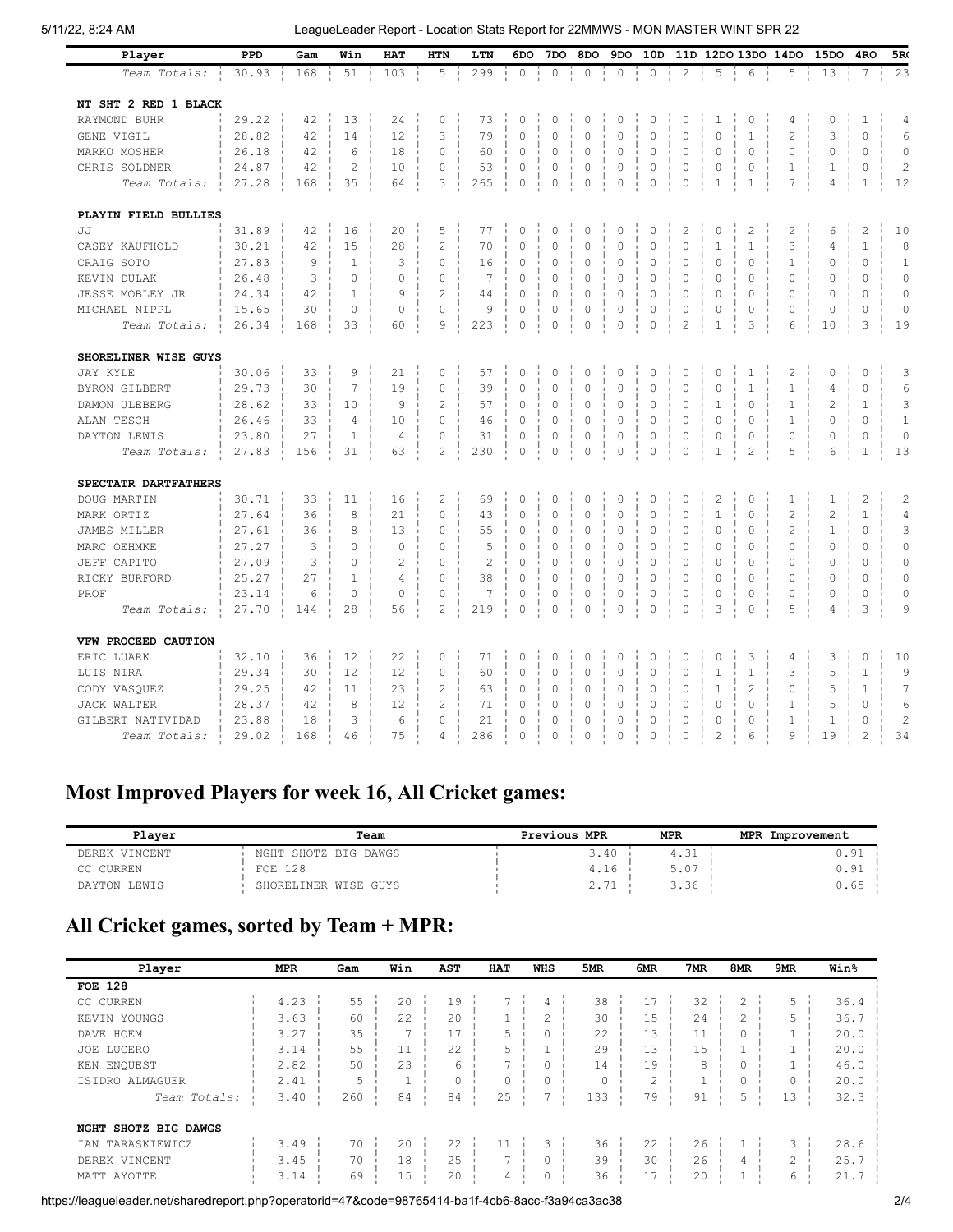5/11/22, 8:24 AM LeagueLeader Report - Location Stats Report for 22MMWS - MON MASTER WINT SPR 22

| Player                                  | <b>MPR</b> | Gam          | Win            | AST            | <b>HAT</b>     | <b>WHS</b>     | 5MR            | 6MR            | 7 <sub>MR</sub> | 8MR            | 9MR            | Win <sup>8</sup> |
|-----------------------------------------|------------|--------------|----------------|----------------|----------------|----------------|----------------|----------------|-----------------|----------------|----------------|------------------|
| JARED TARASKIEWICZ                      | 3.10       | 70           | 29             | 15             | 5              | 0              | 36             | 18             | 13              | $\mathbf{1}$   | 3              | 41.4             |
| LAUREN SILVA                            | 2.50       | $\mathbf{1}$ | $\circ$        | $\circ$        | $\mathbb O$    | $\circ$        | $\circ$        | $\mathbf 0$    | $\circ$         | $\circ$        | $\circ$        | 0.0              |
| Team Totals:                            | 3.30       | 280          | 82             | 82             | 27             | 3              | 147            | 87             | 85              | 7              | 14             | 29.3             |
|                                         |            |              |                |                |                |                |                |                |                 |                |                |                  |
| NT SHT 2 RED 1 BLACK                    |            |              |                |                |                |                |                |                |                 |                |                |                  |
| RAYMOND BUHR                            | 3.19       | 70           | 20             | 14             | 6              | $\mathbf{1}$   | 52             | 12             | 16              | $\circ$        | 3              | 28.6             |
| GENE VIGIL                              | 3.16       | 70           | 12             | 19             | 6              | 0              | 57             | 23             | 19              | $\overline{c}$ | $\mathbf{1}$   | 17.1             |
| MARKO MOSHER                            | 2.81       | 70           | 14             | 11             | $\overline{4}$ | 0              | 32             | 14             | 18              | $\mathbf{1}$   | $\mathbf{1}$   | 20.0             |
| CHRIS SOLDNER                           | 2.74       | 70           | 12             | 14             | $\overline{c}$ | 0              | 38             | 18             | 11              | $\circ$        | 0              | 17.1             |
| Team Totals:                            | 2.98       | 280          | 58             | 58             | 18             | $\mathbf 1$    | 179            | 67             | 64              | 3              | 5              | 20.7             |
|                                         |            |              |                |                |                |                |                |                |                 |                |                |                  |
| PLAYIN FIELD BULLIES                    |            |              |                |                |                |                |                |                |                 |                |                |                  |
| JJ                                      | 3.70       | 70           | 18             | 21             | 5              | $\overline{c}$ | 48             | 28             | 27              | $\overline{c}$ | 6              | 25.7             |
| CASEY KAUFHOLD                          | 3.40       | 70           | 19             | 16             | 10             | $\overline{2}$ | 38             | 24             | 24              | $\mathbf 0$    | 8              | 27.1             |
| KEVIN DULAK                             | 2.78       | 5            | $\mathbf{1}$   | $\mathbf 0$    | $\circ$        | 0              | $\overline{c}$ | $\mathbf 0$    | $\mathbf{1}$    | $\mathbf 0$    | $\mathbf 0$    | 20.0             |
| JESSE MOBLEY JR                         | 2.76       | 70           | 13             | 16             | $\overline{4}$ | $\mathbf{1}$   | 23             | 14             | 13              | $\mathbf{1}$   | $\overline{c}$ | 18.6             |
| CRAIG SOTO                              | 2.75       | 15           | 5              | 3              | $\overline{c}$ | 0              | 6              | 6              | $\overline{4}$  | $\mathbf 0$    | $\mathbf{1}$   | 33.3             |
| MICHAEL NIPPL                           | 1.77       | 50           | $\overline{c}$ | $\overline{2}$ | $\mathbf{0}$   | $\Omega$       | 3              | 3              | $\mathbf{1}$    | $\Omega$       | $\Omega$       | 4.0              |
| Team Totals:                            | 2.96       | 280          | 58             | 58             | 21             | 5              | 120            | 75             | 70              | 3              | 17             | 20.7             |
|                                         |            |              |                |                |                |                |                |                |                 |                |                |                  |
| SHORELINER WISE GUYS<br><b>JAY KYLE</b> | 3.43       | 55           | 20             | $\overline{7}$ | 5              | 0              | 38             | 14             | 19              | $\mathbf 1$    | $\overline{4}$ | 36.4             |
| BYRON GILBERT                           | 3.12       | 50           | 6              | 10             | 4              | 0              | 26             | 20             | 12              | $\mathbf 0$    | $\overline{c}$ | 12.0             |
| DAMON ULEBERG                           | 3.08       | 55           | 9              | 19             | 4              | 0              | 25             | 22             | 14              | $\circ$        | 3              | 16.4             |
| ALAN TESCH                              | 2.95       | 55           | 14             | 11             | 6              | 0              | 40             | 11             | 10              | $\circ$        | 2              | 25.5             |
| DAYTON LEWIS                            | 2.77       | 45           | 11             | 13             | $\mathbf{0}$   | 0              | 18             | 10             | 11              | 2              | $\mathbf 0$    | 24.4             |
| Team Totals:                            | 3.08       | 260          | 60             | 60             | 19             | $\circ$        | 147            | 77             | 66              | 3              | 11             | 23.1             |
|                                         |            |              |                |                |                |                |                |                |                 |                |                |                  |
| SPECTATR DARTFATHERS                    |            |              |                |                |                |                |                |                |                 |                |                |                  |
| DOUG MARTIN                             | 3.53       | 55           | 17             | 14             | 6              | 0              | 34             | 21             | 15              | $\overline{c}$ | 5              | 30.9             |
| RICKY BURFORD                           | 3.13       | 45           | 12             | 14             | 3              | $\mathbf 1$    | 25             | 9              | 6               | $\mathbf 0$    | $\mathbf 1$    | 26.7             |
| MARK ORTIZ                              | 3.13       | 60           | 12             | 14             | 7              | 0              | 33             | 19             | 14              | $\mathbf 0$    | 3              | 20.0             |
| <b>JAMES MILLER</b>                     | 2.96       | 60           | 11             | 8              | 4              | 1              | 29             | 10             | 8               | $\mathbf{1}$   | $\overline{c}$ | 18.3             |
| JEFF CAPITO                             | 2.77       | 5            | $\mathbf{1}$   | $\mathbf 0$    | $\mathbf 0$    | 0              | $\overline{c}$ | $\mathbf 0$    | $\overline{2}$  | $\circ$        | $\Omega$       | 20.0             |
| MARC OEHMKE                             | 2.03       | 5            | $\mathbf{1}$   | $\mathbf{1}$   | $\mathbf{0}$   | 0              | $\mathbf{1}$   | $\mathbf 0$    | $\mathbf{1}$    | $\mathbf 0$    | 0              | 20.0             |
| PROF                                    | 1.84       | 10           | $\circ$        | 3              | $\circ$        | 0              | $\overline{c}$ | $\overline{2}$ | $\mathbf{0}$    | $\circ$        | $\Omega$       | 0.0              |
| Team Totals:                            | 3.10       | 240          | 54             | 54             | 20             | $\overline{c}$ | 126            | 61             | 46              | 3              | 11             | 22.5             |
|                                         |            |              |                |                |                |                |                |                |                 |                |                |                  |
| VFW PROCEED CAUTION<br>ERIC LUARK       | 3.82       | 60           | 26             | 17             | 4              | $\overline{c}$ | 41             | 24             | 22              | 0              | 3              | 43.3             |
| CODY VASQUEZ                            | 3.30       | 70           | 16             | 20             | 5              | 0              | 34             | 23             | 22              | $\circ$        | $\overline{4}$ | 22.9             |
| LUIS NIRA                               | 3.12       | 50           | 14             | 14             | 4              | $\circ$        | 23             | 10             | $\overline{9}$  | $\circ$        | 3              | 28.0             |
| <b>JACK WALTER</b>                      | 3.12       | 70           | 14             | 16             | $\overline{7}$ | $\mathbf 1$    | 38             | 14             | 20              | $\circ$        | 2              | 20.0             |
| GILBERT NATIVIDAD                       | 2.36       | 30           | $\overline{4}$ | 7              | $\circ$        | $\mathbf{1}$   | 7              | $\overline{4}$ | $\overline{4}$  | $\mathbf 0$    | $\mathbf 0$    | 13.3             |
| Team Totals:                            | 3.23       | 280          | 74             | 74             | 20             | 4              | 143            | 75             | 77              | $\Omega$       | 12             | 26.4             |
|                                         |            |              |                |                |                |                |                |                |                 |                |                |                  |

### **Most Improved Players for week 16, All X01 games:**

| Plaver             | Team                 | Previous PPD | PPD   | PPD Improvement |
|--------------------|----------------------|--------------|-------|-----------------|
| JARED TARASKIEWICZ | NGHT SHOTZ BIG DAWGS | 29.69        | 37.43 | 7.74            |
| DAMON ULEBERG      | SHORELINER WISE GUYS | 28.03        | 34.57 | 6.54            |
| <b>JACK WALTER</b> | VFW PROCEED CAUTION  | 27.97        | 33.67 | 5.70            |

### **Most Improved Players for week 16, All Cricket games:**

| Plaver        | Team                 | Previous MPR | <b>MPR</b> | <b>MPR</b><br>Improvement |
|---------------|----------------------|--------------|------------|---------------------------|
| CC CURREN     | FOE 128              | 4.16         |            | J.91                      |
| DEREK VINCENT | NGHT SHOTZ BIG DAWGS | 3.40         | 1.31       | 0.91                      |
| DAYTON LEWIS  | SHORELINER WISE GUYS | $\mathbf{z}$ | .36        | 0.65                      |

### **Combined X01/Cricket games, sorted by Wins:**

| Plaver                                   | Team                                 | Games         | Wins     | <b>Win</b> %      | Assists           | PPD   | <b>MPR</b>              | Ton80 |
|------------------------------------------|--------------------------------------|---------------|----------|-------------------|-------------------|-------|-------------------------|-------|
| <b>IEWICZ</b><br><b>TARASKT</b><br>JARED | NGHT<br>DAWGS<br>SHOTZ<br><b>BTG</b> | $\sim$<br>--- | 4<br>. . | 36.6              | ∸∽                | 30.15 | $\sim$ 1 $\sim$<br>J.⊥∪ |       |
| $\sim$ $\sim$<br>CURREN                  | 128<br>FOE                           | 88            | 41       | $\sim$<br>1 J . J | $^{\circ}$<br>- - | 36.38 | $\sim$<br>9.20          |       |